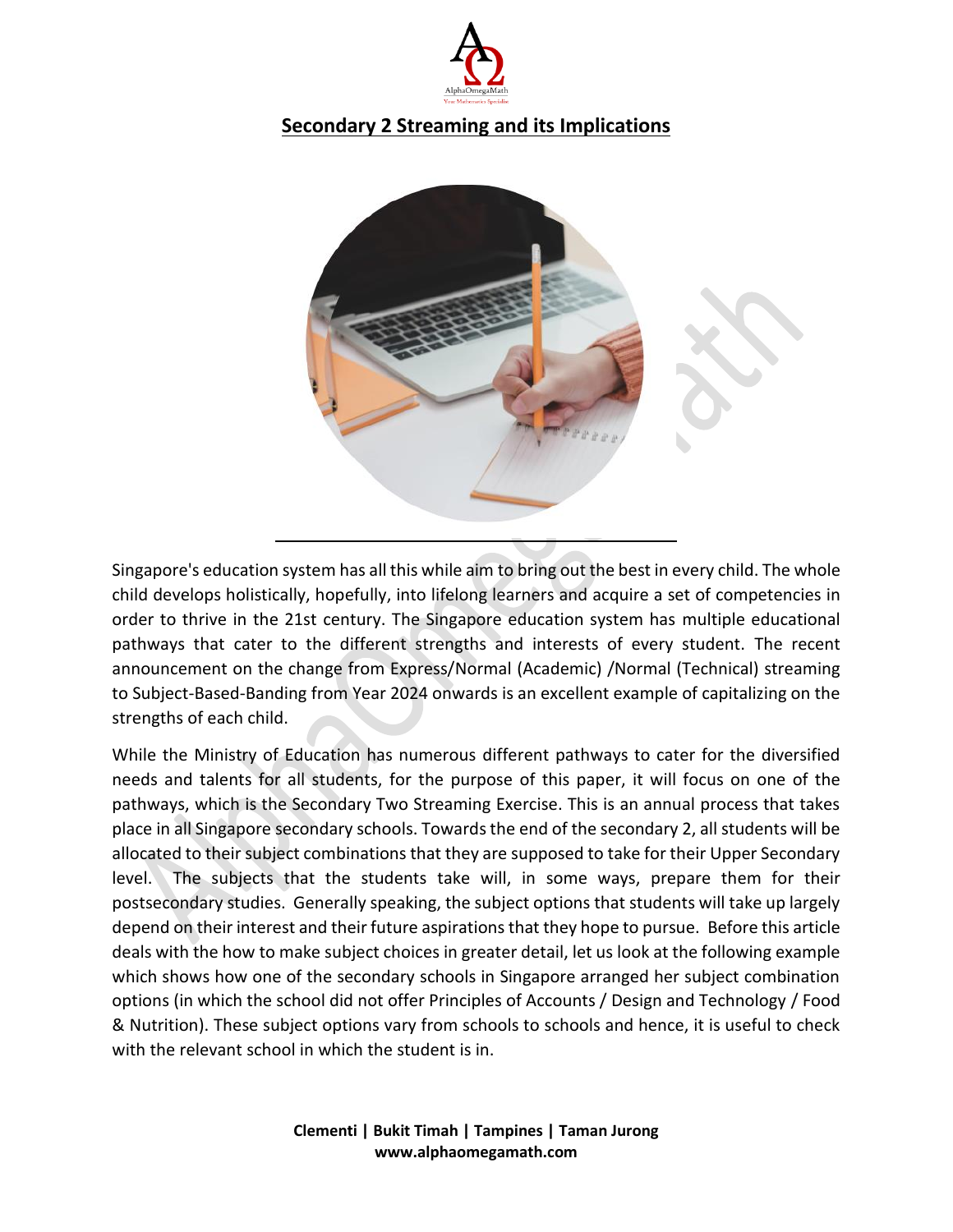

## **Secondary 3 Subjects Combination Options:**

### Option A: Double Humanities

- 1. English Language
- 2. Mother Tongue Language
- 3. Elementary Mathematics
- 4. Social Studies + Geography or Social Studies + History or Social Studies + English Literature
- 5. Geography or History
- 6. Chemistry + Physics or Chemistry + Biology
- 7. Additional Mathematics or Art

## Option B: Double Sciences

- 1. English
- 2. Mother Tongue Language
- 3. Elementary Mathematics
- 4. Additional Mathematics
- 5. Chemistry
- 6. Biology or Physics
- 7. Social Studies + Geography or Social Studies + History or Social Studies + English Literature

## Option C: Triple Sciences

- 1. English
- 2. Mother Tongue Language
- 3. Elementary Mathematics
- 4. Additional Mathematics
- 5. Chemistry
- 6. Physics
- 7. Biology
- 8. Social Studies + Geography or Social Studies + History

It is neither the intention of this article to discuss in detail on the above choice selections for students nor deal with the hybrid combinations and flexibility in subject combinations. Instead, in the name of practicality, the focus is going back to the basics in guiding both parents and students on making informed choices.

Based on the 3 subject combinations above, it is obvious that the education landscape has shifted from the Science / Commerce / Arts stream to one where most students take quite a number of fixed subjects i.e. English, Mother Tongue, Mathematics, Sciences and Combined Humanities. In this way, students enjoy a breadth of subject disciplines which can also be used to alert them on their strengths that is recommended to help them to make suitable choices of their subject combinations selection; something that will eventually affect their further education in terms of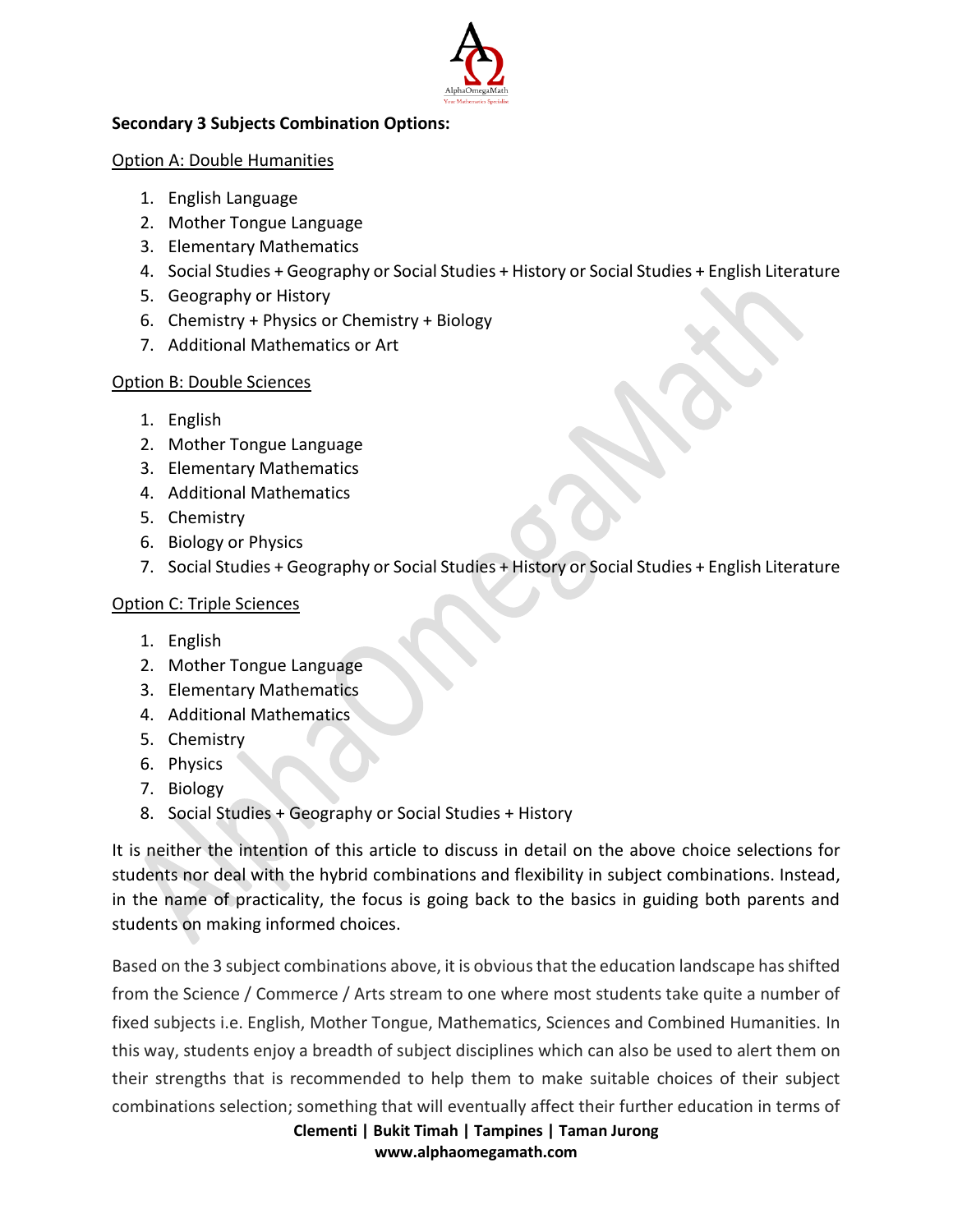

courses they select for their Polytechnic Education as well as the streams they take up should they go for the Junior College (JC) route.

An engineering course offered by a local polytechnic would best have a Double Science option since the rigor can take a toll on students especially when they progress higher in their studies. Foundation programs (e.g. Additional Mathematics) embedded in engineering courses will be a good platform to bridge any skills deficit; however, it is never a replacement on the proficient skills that take 2 years' to build in preparing the subject(s) for their O levels examinations. Likewise, every school has its own requirements in its students' admission exercise. It pays to physically check on each student's eligibility taking any of the subjects or even going to that particular Polytechnic or JC for the school's orientation. For example for Science subjects in some JCs, a student may have to take the same subject at O level. Specifically, it means that in order to take H1/H2 Chemistry in XYZ JC, a student must have attained a pass in his/her O level Pure Chemistry or at least Combined Science (with Chemistry). Further Mathematics is a subject available only at H2 level. Students with A1 in Elementary Mathematics and A2 in Additional Mathematics may stand a higher chance to qualify for that JC. This subject combination options at upper secondary level may even subsequently impact a student's future in further studies. For example, for whatever reasons, if a student takes only one Science subject in 'A' Levels, he/she will be unable to meet the requirements for future Engineering courses in the National University of Singapore. This is because the University's Engineering courses require at least 2 Science subjects offered at the A level. Hence, it pays to choose wisely at the upper secondary school so that the subject combination options will land the student with sufficient weightage in Sciences that eventually lands the same student with his/her desired course in the local university.

#### **A real look at oneself**

Ask a qualified psychologist about a person's innate ability. Invariably, they will define it as a person's natural ability in areas like language skills, problem solving abilities, skillful with handson work, good psychomotor abilities, musical flair or ability to express eloquently or listen emphatically. As much as students go great lengths to find out the various hybrid subject combinations, on hindsight, it is also very useful for students to ask themselves if the subjects they study (or want to invest their future career) are align to their values, preferences, strengths and weakness. Trying to fit a hole into a square peg may result, in the future, a lost sense of purpose and disorientation. Even if a student graduates from his/her selected course of study, without a proper match between subject studied / chosen career with his/her personality, the work done will unlikely be achieved at the optimum performance. This is only result in a hit in the wall.